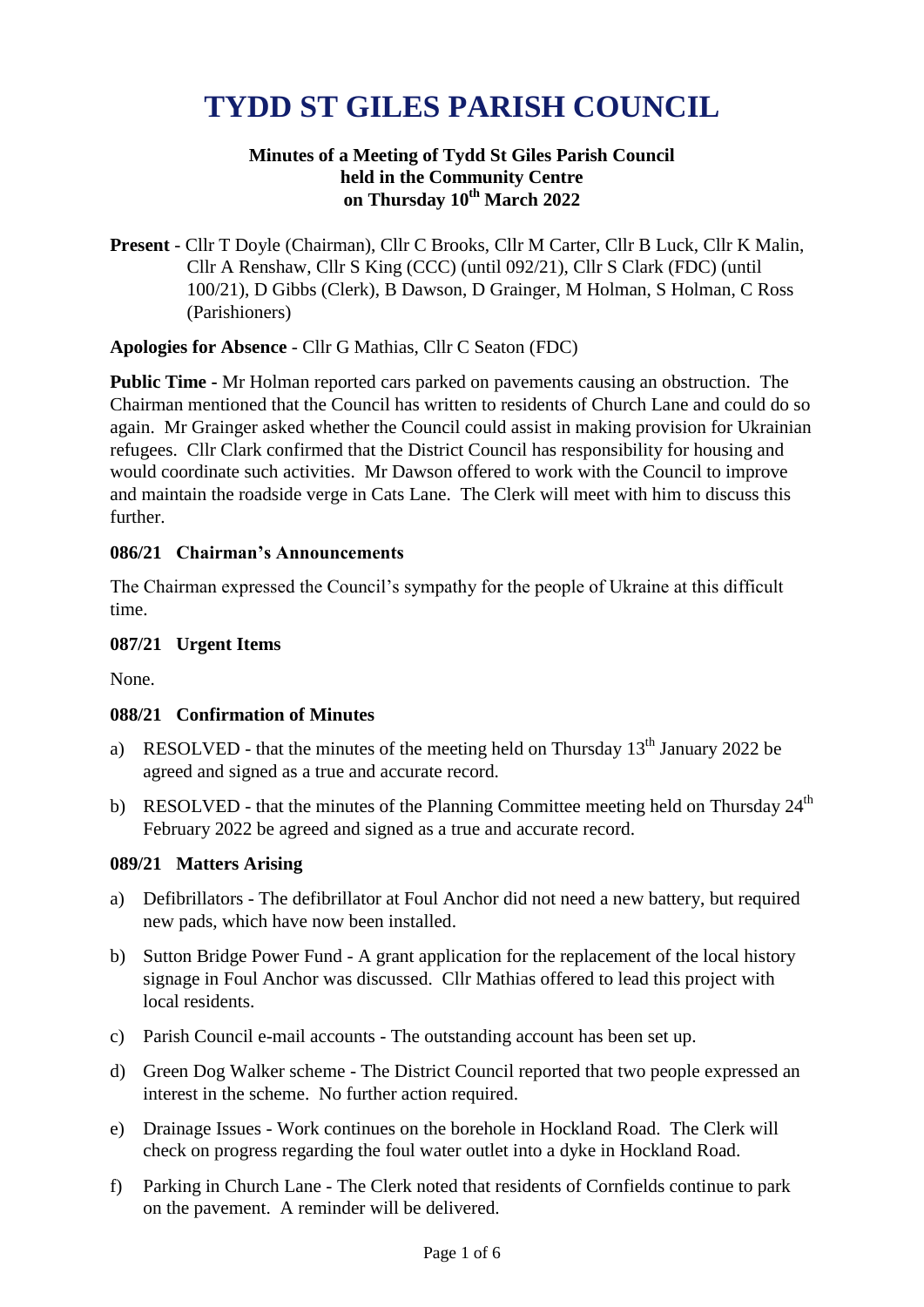- g) Parking at Church Lane, Hockland Road, Kirkgate junction Members noted that several of the cars belong to residents of neighbouring properties. The Police have been asked to monitor the situation on routine visits to the village.
- h) Local Highway Improvements The Clerk reported that the application for 2022/23 was considered by the assessment panel on  $2<sup>nd</sup>$  February and their recommendations will be ratified by the Highways and Transport Committee at their April meeting. Representatives of five Parish Councils met with the Leader of the County Council to discuss the LHI scheme and a further meeting will be arranged in the near future.
- i) Dog waste bins The new bins for Hall Bank, Fold Lane and Cats Lane should be installed soon. A new litter bin for High Broadgate will be ordered.
- j) Damage to play equipment The damaged item has been repaired and Cllr Luck offered to repaint it.
- k) Maintenance of the churchyard The Community Payback team is unable to attend due to Covid restrictions on shared use of vehicles.
- l) Allotments A consultation is under way on allotment provision with a deadline of 30 April. The Leverington Feoffees may have land available in Tydd St Giles.
- m) Foul Anchor notice board The area adjacent to the war memorial will be cleared by the Community Payback team when they are able to visit.
- n) Crown & Mitre public house An application to designate the pub as an asset of community value will be submitted shortly.
- o) Trees in High Broadgate The work has been completed.
- p) The Queen's Platinum Jubilee A meeting of representatives of village organisations took place on 9 February. Residents have been asked for ideas and offers of assistance. There has been a positive response and several ideas are being pursued. A goody bag of souvenirs will be offered to all children of primary school age and younger. The Council resolved to contribute up to £1,000 towards this.
- q) Annual Parish Meeting The meeting will take place on either 28 April or 5 May, subject to the availability of the speakers. The Police, Neighbourhood Watch and the District Council's Emergency Planning Officer will be invited to speak.

## **090/21 Police Matters**

The Clerk reported that he had attended a meeting with the Neighbourhood Sergeant. The modernisation of Wisbech Police Station has been completed and staff have returned to the building. The Community Safety Partnership has expanded its remit with new funding from the Police and Crime Commissioner. The Neighbourhood Watch website now has many useful resources to help people to avoid becoming a victim of crime.

# **091/21 Cambridgeshire County Councillor Report**

Cllr King expressed his concern at the deteriorating situation in Ukraine and his support for projects to provide accommodation for refugees. He reported that the County Council's share of the Council Tax will increase by 4.99% this year, of which 3% is ring-fenced for adult social care. Funding has been allocated for new 20mph speed limits and criteria are being developed. Staffing levels in Highways remain low, especially in project delivery, and additional funding has been allocated for temporary staff. An allocation of funding for the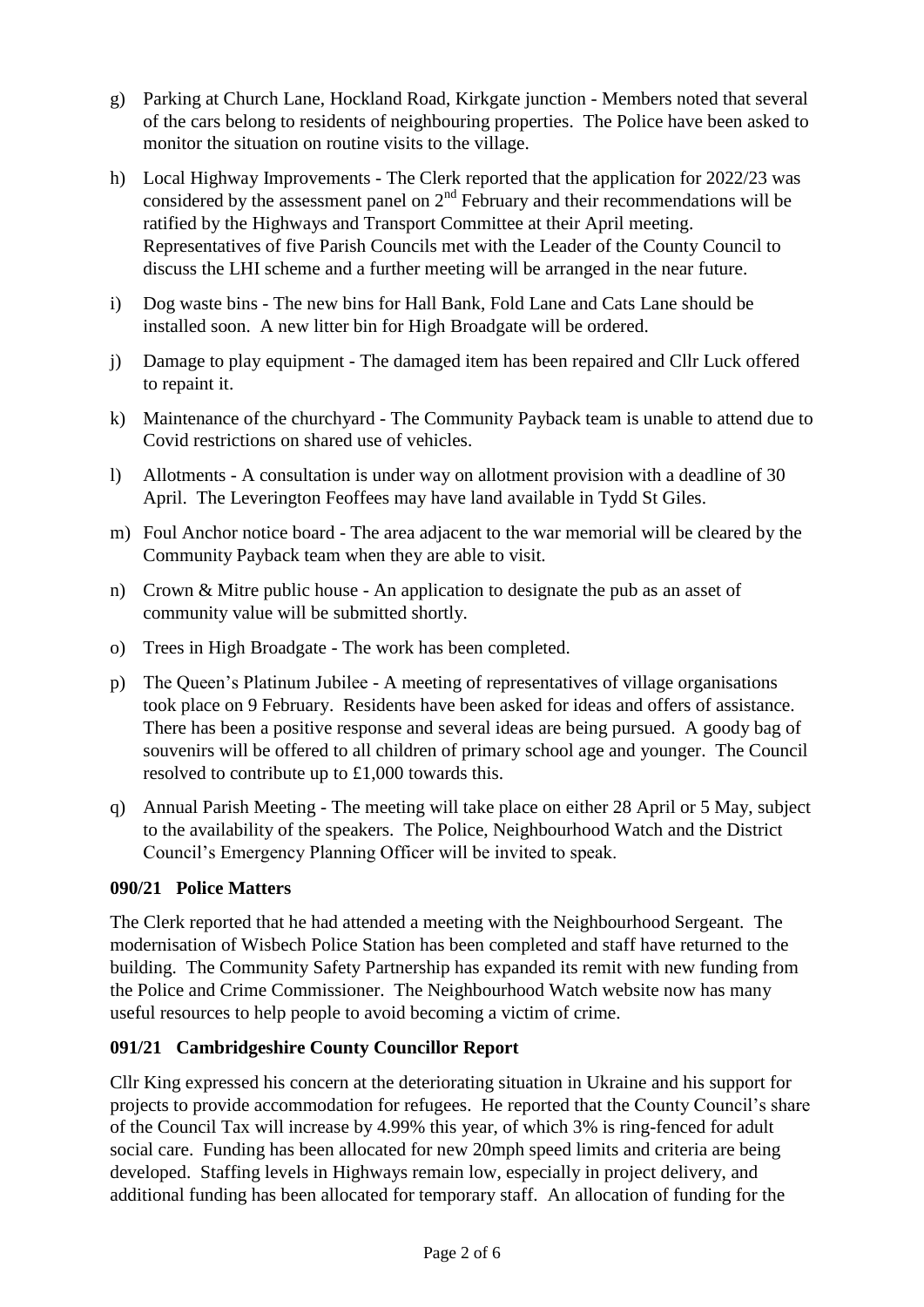Communities Capital Fund was put forward in December, but was removed from the final budget, so this will not be available as anticipated. Details of an alternative funding stream will be announced in due course. Repainting works have commenced on Cross Keys Bridge and will continue until July.

# **092/21 Fenland District Councillor Reports**

Cllr Clark reported that the District Council will oversee the local delivery of the Government's scheme to house Ukrainian refugees, when details are announced. The first Golden Age Fair since the pandemic takes place in Gorefield on 1 April.

Cllr King left the meeting.

# **093/21 Clerk's Report**

The Clerk reported on meetings attended and correspondence received since the last meeting.

Fly-tipping has been reported in Hannath Road and at the entrance to the Quaney Field in Middle Broad Drove. The Drainage Board has given consent for a reduction in the 9 metre maintenance access to their dyke in Quaney Field. The recent storms have highlighted the importance of emergency planning, with a number of trees down in Tydd St Giles and prolonged power cuts in neighbouring villages. The pavement outside The Smithy in Hockland Road was repaired after a visitor tripped on it. A foodbank has been set up in the bus shelter in High Broadgate, with basic provisions left for those in need.

# **094/21 Working Group**

Cllr Renshaw reported that the Play Working Group was investigating the availability of funds and had hoped to apply to the County Council's Communities Capital Fund. They intend to consult the community for ideas regarding equipment in the coming months.

# **095/21 Data Gathering and Digital Mapping**

Cllr Luck reported that he had updated all known assets, but required assistance in clarifying the data and verifying the District Council's street light register. Options to make the data available publicly also need to be clarified.

# **096/21 Member and Parishioner Issues**

- a) Maintenance of public rights of way A resident had reported difficulty in using footpaths 238/4 south of Kirkgate Bridge and 238/10 off Hall Bank due to farming activities. The Clerk has written to the farmer at Hall Bank and is hoping to identify the owner of the other field. Mr Grainger expressed concern regarding the presence of bulls on path 238/6. The Clerk will investigate.
- b) WI Jubilee tree planting The WI has asked permission to plant a rowan tree on the Recreation Ground near the Community Centre. Members agreed to support the project.
- c) Meeting with Kinderley School The Chairman reported that he had met with the Headteacher of the school. The school has reminded parents of the need to park responsibly when dropping off or collecting pupils. It was suggested that the Council might purchase character bollards to deter parking directly outside the school, but members resolved to wait and see whether other initiatives resolved the problem. Volunteers are required to form a new Governing Body for the school.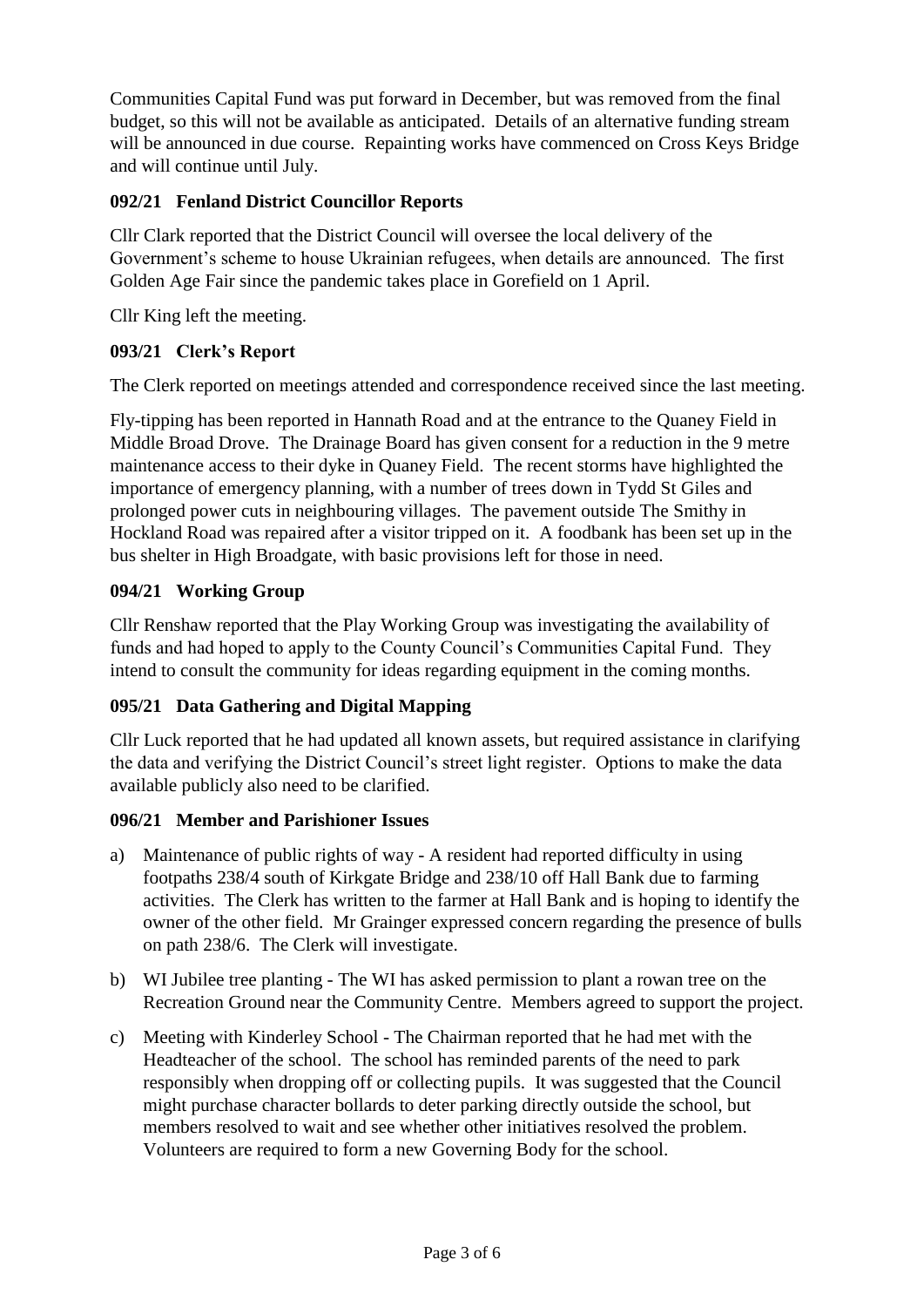## **097/21 Policies and Procedures**

Members considered the following draft policy documents prepared by the Clerk:-

- a) Equality and diversity policy.
- b) Homeworking policy.
- c) Expenses policy.

They resolved to adopt the documents.

#### **098/21 Armed Forces Covenant**

Members considered an invitation to sign the Armed Forces Covenant to demonstrate the Council's commitment to supporting current and former service personnel and their families. They resolved to sign the covenant.

## **099/21 Portfolio Responsibilities**

The Chairman proposed that this item be deferred for further consideration and members agreed.

#### **100/21 Finance**

- a) The Clerk presented the financial statement as at the end of February, showing income of £20,444.00, expenditure of £25,667.83, resulting in a shortfall of £5,223.83, and funds held of £33,851.30.
- b) Members ratified the following payments made since the last meeting:-

| £ 1.365.59 |
|------------|

#### c) Members approved the following payments:-

| £ 1,770.69 |  |
|------------|--|

d) Members resolved not to consider potential funding applications until the County Council has clarified the details of new funding streams.

Cllr Clark left the meeting.

## **101/21 Planning**

a) Members considered the following applications:-

F/YR22/0268/RM - Reserved Matters application relating to detailed matters of appearance, landscaping, layout and scale pursuant to outline permission F/YR19/1008/O to erect 1 x dwelling (2-storey 4-bed) - Land East of 17 Newgate Road, Tydd St Giles

Members resolved to offer no objection.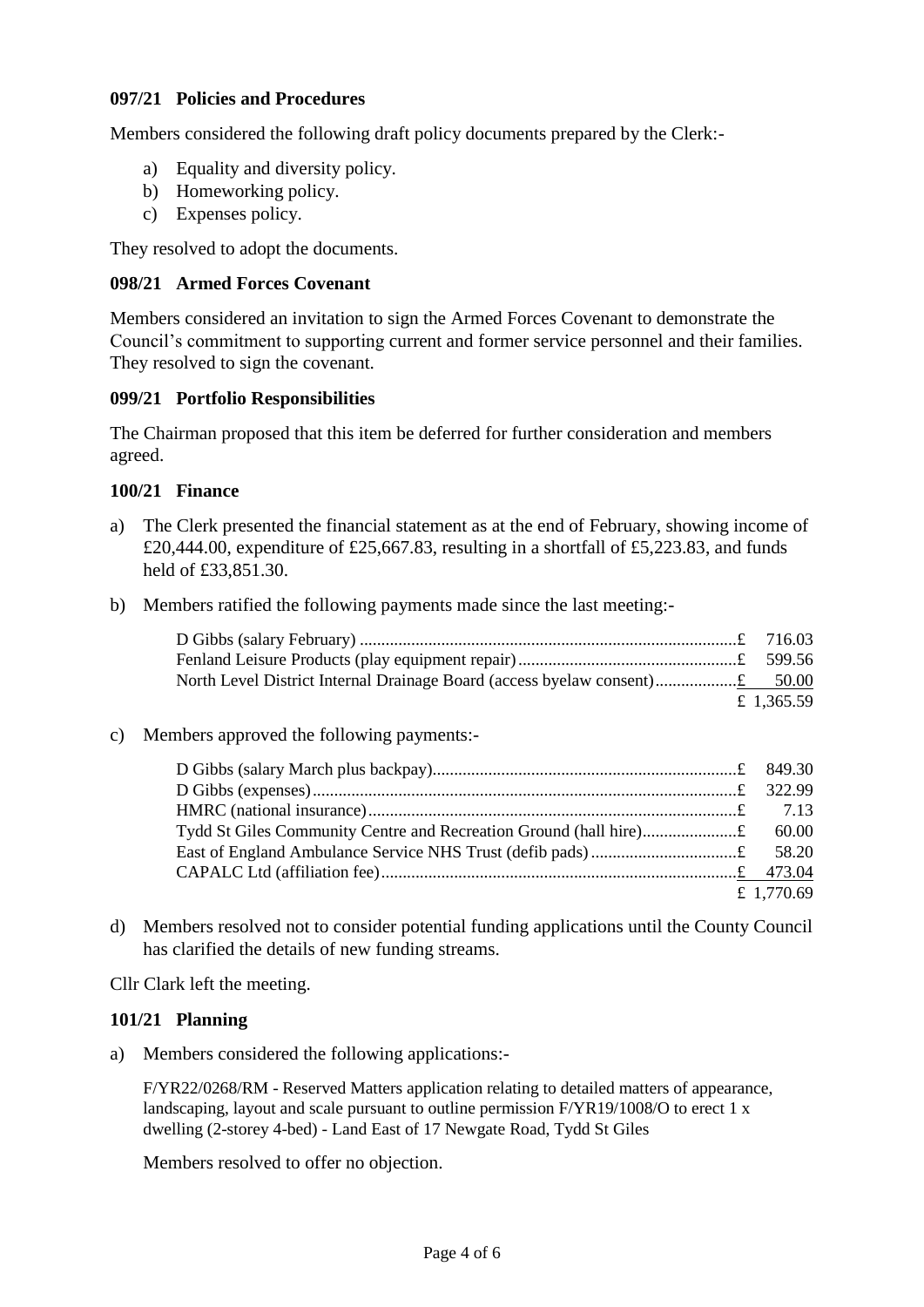F/YR22/0270/F - Erect a detached double garage/workshop with storage over involving demolition of existing garage and kennels - Fir Tree Farm, Bees Lane, Tydd St Giles

Members resolved to offer no objection.

b) Members noted the following application:-

F/YR22/0236/AG1 - Erect an agricultural storage building - Land South West of Rubylin, Church Lane, Tydd St Giles

## **102/21 Speed Monitoring**

The Clerk presented a report on data recorded by the MVAS speed monitoring device in Kirkgate, Newgate Road, and High Broadgate as follows:-

| Kirkgate                                     |                              |
|----------------------------------------------|------------------------------|
| Monitoring period                            | 11.7.21 to 15.8.21 (35 days) |
| Number of vehicles                           | 13,079                       |
| Maximum / $85th$ percentile / average speeds | $85/40/31.39$ mph            |
| Violations / prosecutable / disqualification | $1,629 / 480 / 5$ vehicles   |
| <b>Newgate Road</b>                          |                              |
| Monitoring period                            | 5.9.21 to 16.10.21 (40 days) |
| Number of vehicles                           | 13,555                       |
| Maximum / $85th$ percentile / average speeds | $68/36/28.21$ mph            |
| Violations / prosecutable / disqualification | 6,114 / 2,988 / 6 vehicles   |
| <b>High Broadgate</b>                        |                              |
| Monitoring period                            | 2.12.21 to 13.1.22 (42 days) |
| Number of vehicles                           | 7,401                        |
| Maximum / $85th$ percentile / average speeds | 73 / 36 / 28.5mph            |
| Violations / prosecutable / disqualification | $2,864 / 1,460 / 6$ vehicles |

Further analysis of the data will provide details of priority times for enforcement action. Members noted that the data demonstrates the need for a Speedwatch group in the village and further efforts will be made to identify suitable volunteers for this purpose.

## **103/21 Street Lights**

Consideration of options for the replacement of street lights was deferred to a future meeting.

## **104/21 Reports from Members**

- a) Highways Cllr Mathias will include the condition of pavements on his next routine inspection. It was noted that the construction of a new house in Hockland Road has caused damage to the pavement which will need to be rectified by the developer.
- b) Street Lights Cllr Luck reported outstanding queries on lights requiring repair or replacement. The Clerk will pursue these.
- c) Churchyard Cllr Doyle reported that bulbs have been planted in the green burial area.
- d) Trees See 089/21(o).
- e) Foul Anchor See 089/21(b) and (m).
- f) Community Centre Cllr Carter reported that a consultant was investigating options for the replacement of the heating system with a cheaper greener solution. The Clerk advised members that the Council had been paying the cost of the commercial waste removal service for the Community Centre for many years. The protocol signed by the two